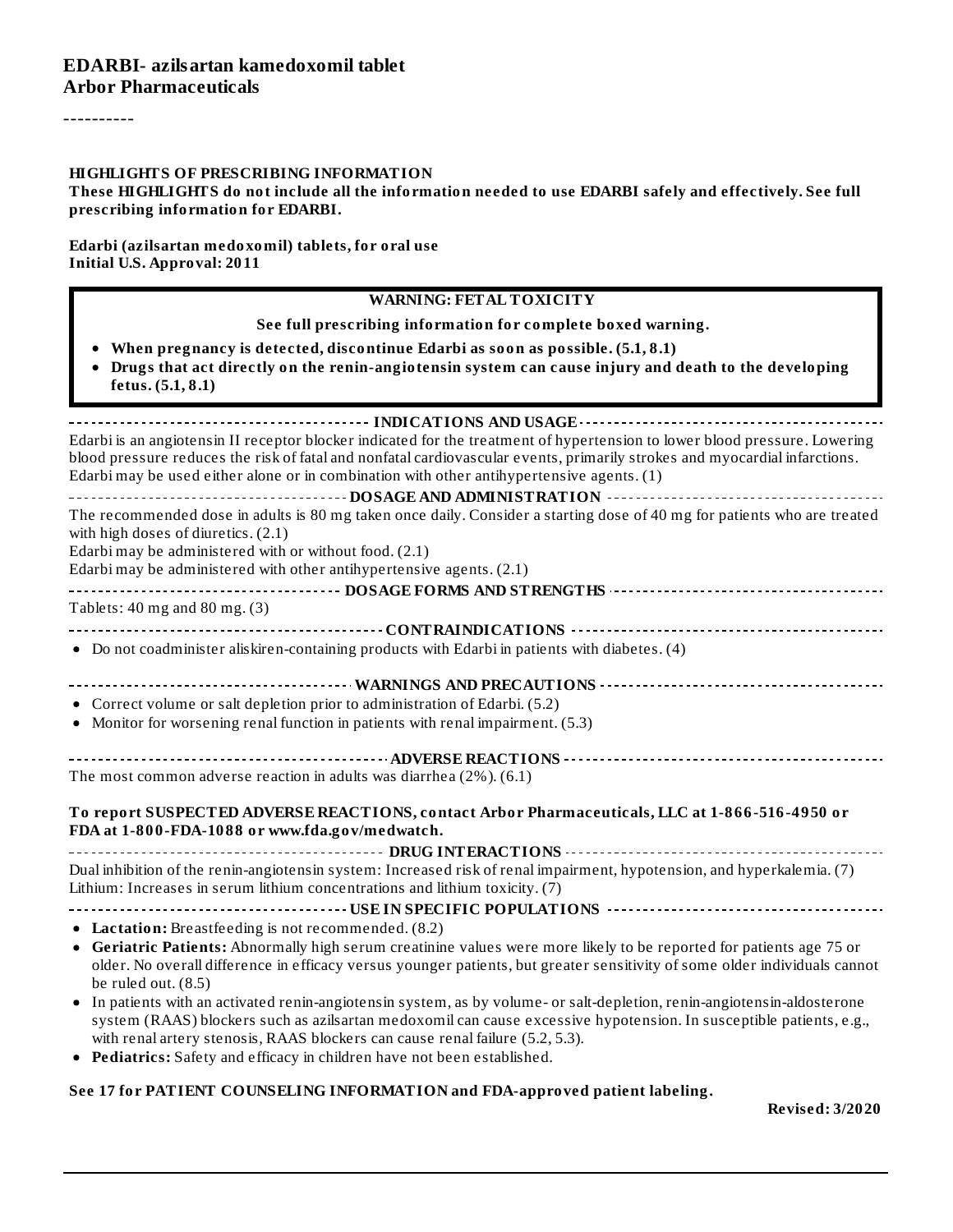#### **FULL PRESCRIBING INFORMATION: CONTENTS\***

**WARNING: FETAL TOXICITY**

#### **1 INDICATIONS AND USAGE**

#### **2 DOSAGE AND ADMINISTRATION**

2.1 Recommended Dose

2.2 Handling Instructions

#### **3 DOSAGE FORMS AND STRENGTHS**

#### **4 CONTRAINDICATIONS**

#### **5 WARNINGS AND PRECAUTIONS**

- 5.1 Fetal Toxicity
- 5.2 Hypotension in Volume- or Salt-Depleted Patients
- 5.3 Impaired Renal Function

#### **6 ADVERSE REACTIONS**

- 6.1 Clinical Trials Experience
- 6.2 Postmarketing Experience

#### **7 DRUG INTERACTIONS**

7.1 Non-steroidal Anti-Inflammatory Agents, including Selective Cyclooxygenase-2 Inhibitors (COX-2 Inhibitors)

7.2 Dual Blockade of the Renin-Angiotensin System (RAS)

7.3 Lithium

#### **8 USE IN SPECIFIC POPULATIONS**

- 8.1 Pregnancy
- 8.2 Lactation
- 8.4 Pediatric Use
- 8.5 Geriatric Use
- 8.6 Renal Impairment
- 8.7 Hepatic Impairment

#### **10 OVERDOSAGE**

#### **11 DESCRIPTION**

#### **12 CLINICAL PHARMACOLOGY**

- 12.1 Mechanism of Action
- 12.2 Pharmacodynamics
- 12.3 Pharmacokinetics

#### **13 NONCLINICAL TOXICOLOGY**

13.1 Carcinogenesis, Mutagenesis, Impairment of Fertility

#### **14 CLINICAL STUDIES**

#### **16 HOW SUPPLIED/STORAGE AND HANDLING**

#### **17 PATIENT COUNSELING INFORMATION**

\* Sections or subsections omitted from the full prescribing information are not listed.

#### **FULL PRESCRIBING INFORMATION**

#### **WARNING: FETAL TOXICITY**

- **When pregnancy is detected, dis continue Edarbi as soon as possible** *[see Warnings and Precautions (5.1) and Use in Specific Populations (8.1)]***.**
- **Drugs that act directly on the renin-angiotensin system can caus e injury and death to the developing fetus** *[see Warnings and Precautions (5.1) and Use in Specific Populations (8.1)]***.**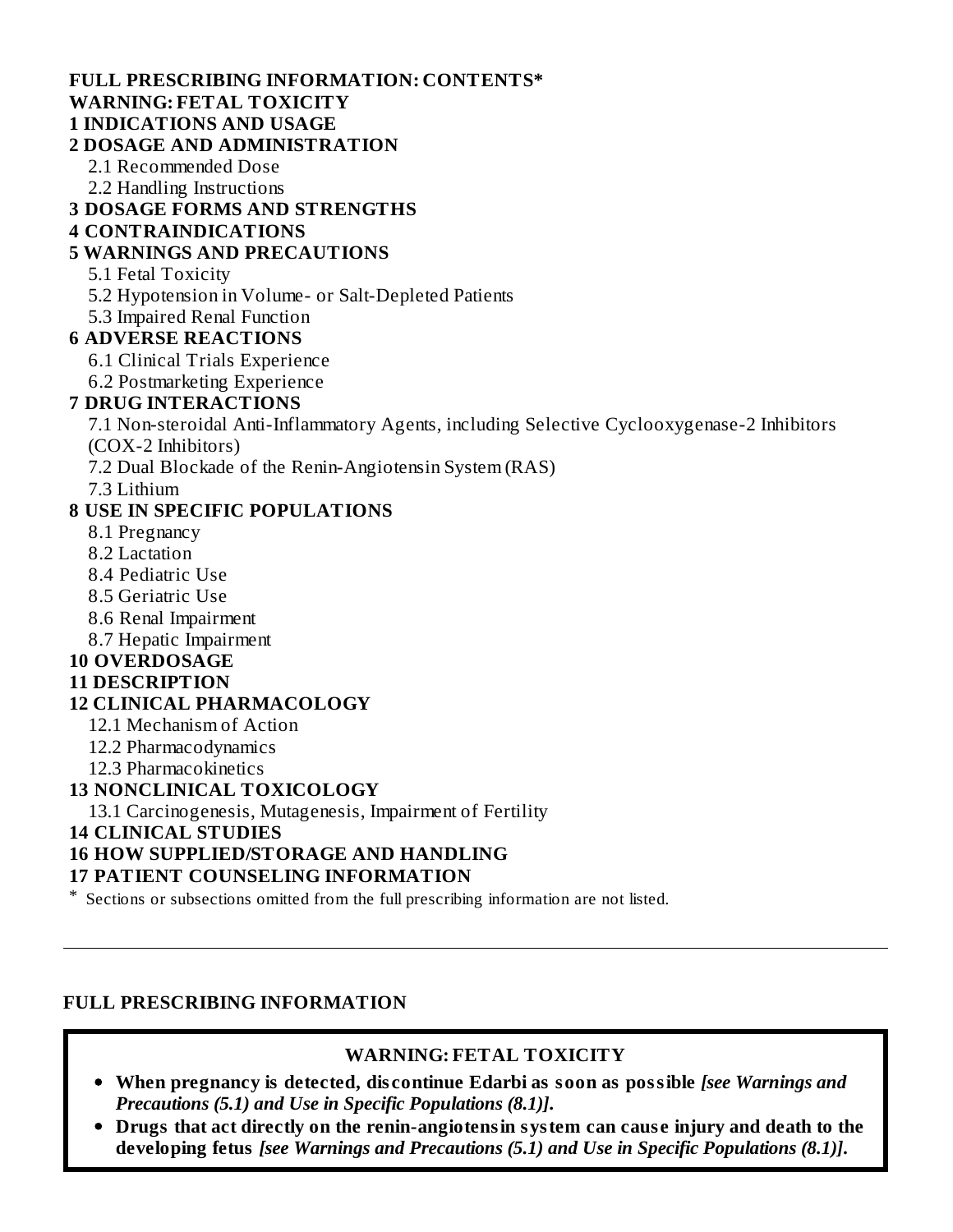#### **1 INDICATIONS AND USAGE**

Edarbi is indicated for the treatment of hypertension to lower blood pressure. Lowering blood pressure reduces the risk of fatal and nonfatal cardiovascular events, primarily strokes and myocardial infarctions. These benefits have been seen in controlled trials of antihypertensive drugs from a wide variety of pharmacologic classes, including the class to which this drug principally belongs. There are no controlled trials demonstrating risk reduction with Edarbi.

Control of high blood pressure should be part of comprehensive cardiovascular risk management, including, as appropriate, lipid control, diabetes management, antithrombotic therapy, smoking cessation, exercise, and limited sodium intake. Many patients will require more than one drug to achieve blood pressure goals. For specific advice on goals and management, see published guidelines, such as those of the National High Blood Pressure Education Program's Joint National Committee on Prevention, Detection, Evaluation, and Treatment of High Blood Pressure (JNC).

Numerous antihypertensive drugs, from a variety of pharmacologic classes and with different mechanisms of action, have been shown in randomized controlled trials to reduce cardiovascular morbidity and mortality, and it can be concluded that it is blood pressure reduction, and not some other pharmacologic property of the drugs, that is largely responsible for those benefits. The largest and most consistent cardiovascular outcome benefit has been a reduction in the risk of stroke, but reductions in myocardial infarction and cardiovascular mortality also have been seen regularly.

Elevated systolic or diastolic pressure causes increased cardiovascular risk, and the absolute risk increase per mmHg is greater at higher blood pressures, so that even modest reductions of severe hypertension can provide substantial benefit. Relative risk reduction from blood pressure reduction is similar across populations with varying absolute risk, so the absolute benefit is greater in patients who are at higher risk independent of their hypertension (for example, patients with diabetes or hyperlipidemia), and such patients would be expected to benefit from more aggressive treatment to a lower blood pressure goal.

Some antihypertensive drugs have smaller blood pressure effects (as monotherapy) in black patients, and many antihypertensive drugs have additional approved indications and effects (e.g., on angina, heart failure, or diabetic kidney disease). These considerations may guide selection of therapy.

Edarbi may be used alone or in combination with other antihypertensive agents.

#### **2 DOSAGE AND ADMINISTRATION**

#### **2.1 Recommended Dos e**

The recommended dose in adults is 80 mg taken orally once daily. Consider a starting dose of 40 mg for patients who are treated with high doses of diuretics.

#### **2.2 Handling Instructions**

Do not repackage Edarbi. Dispense and store Edarbi in its original container to protect Edarbi from light and moisture.

#### **3 DOSAGE FORMS AND STRENGTHS**

Edarbi is supplied as white to nearly white round tablets in the following dosage strengths:

- 40-mg tablets debossed "ASL" on one side and "40" on the other
- 80-mg tablets debossed "ASL" on one side and "80" on the other

#### **4 CONTRAINDICATIONS**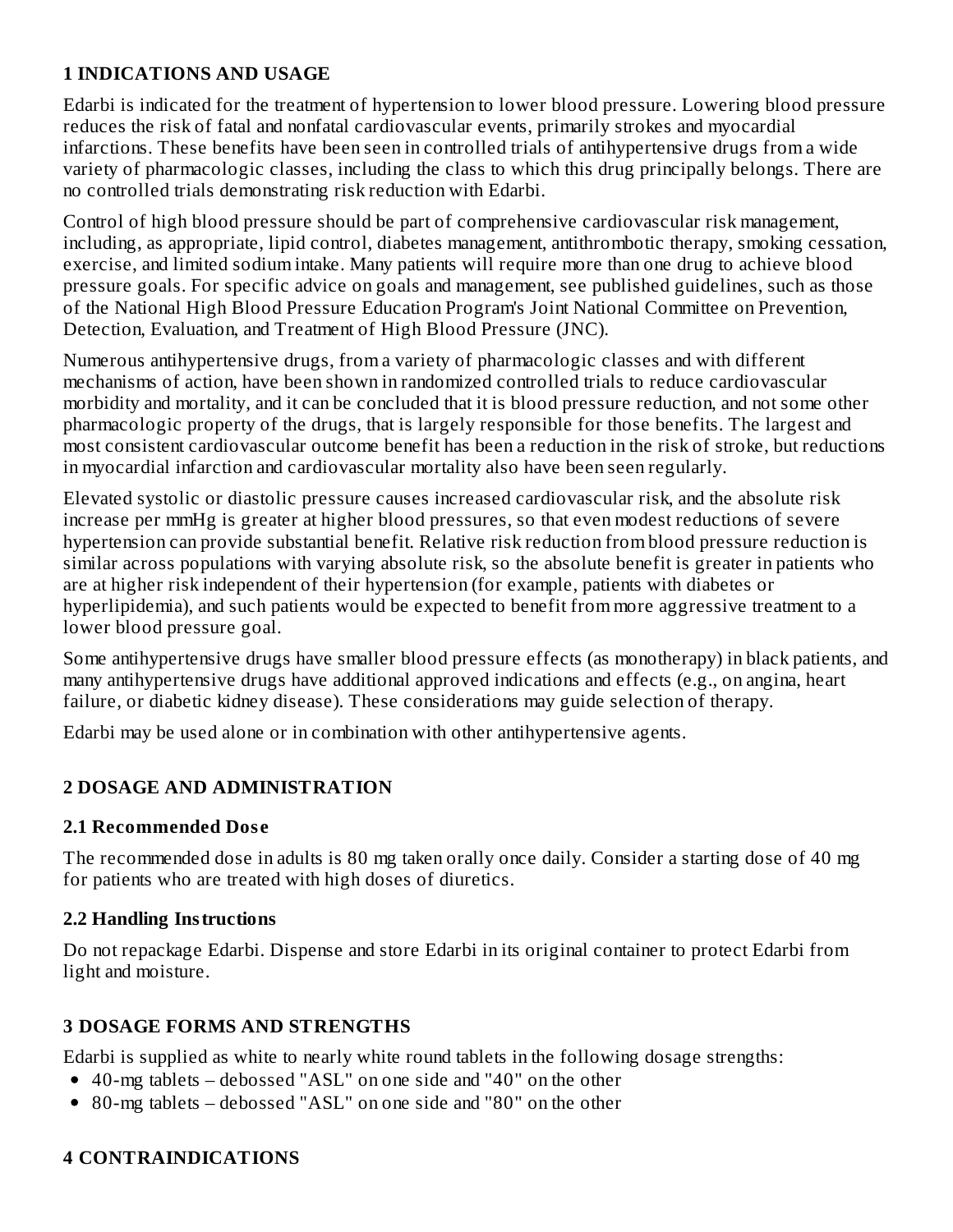Do not coadminister aliskiren-containing products with Edarbi in patients with diabetes *[see Drug Interactions (7)]*.

## **5 WARNINGS AND PRECAUTIONS**

#### **5.1 Fetal Toxicity**

Edarbi can cause fetal harm when administered to a pregnant woman. Use of drugs that act on the reninangiotensin system during the second and third trimesters of pregnancy reduces fetal renal function and increases fetal and neonatal morbidity and death. Resulting oligohydramnios can be associated with fetal lung hypoplasia and skeletal deformations. Potential neonatal adverse effects include skull hypoplasia, anuria, hypotension, renal failure, and death. When pregnancy is detected, discontinue Edarbi as soon as possible *[see Use in Specific Populations (8.1)].*

#### **5.2 Hypotension in Volume- or Salt-Depleted Patients**

In patients with an activated renin-angiotensin system, such as volume- and/or salt-depleted patients (e.g., those being treated with high doses of diuretics), symptomatic hypotension may occur after initiation of treatment with Edarbi. Correct volume or salt depletion prior to administration of Edarbi, or start treatment at 40 mg. If hypotension does occur, the patient should be placed in the supine position and, if necessary, given an intravenous infusion of normal saline*.* A transient hypotensive response is not a contraindication to further treatment, which usually can be continued without difficulty once the blood pressure has stabilized.

#### **5.3 Impaired Renal Function**

As a consequence of inhibiting the renin-angiotensin system, changes in renal function may be anticipated in susceptible individuals treated with Edarbi. In patients whose renal function may depend on the activity of the renin-angiotensin system (e.g., patients with severe congestive heart failure, renal artery stenosis, or volume depletion), treatment with angiotensin-converting enzyme inhibitors and angiotensin receptor blockers has been associated with oliguria or progressive azotemia and rarely with acute renal failure and death. Similar results may be anticipated in patients treated with Edarbi *[see Drug Interactions (7), Use in Specific Populations (8.6), and Clinical Pharmacology (12.3)].*

In studies of ACE inhibitors in patients with unilateral or bilateral renal artery stenosis, increases in serum creatinine or blood urea nitrogen have been reported. There has been no long-term use of Edarbi in patients with unilateral or bilateral renal artery stenosis, but similar results may be expected.

## **6 ADVERSE REACTIONS**

#### **6.1 Clinical Trials Experience**

Because clinical trials are conducted under widely varying conditions, adverse reaction rates observed in the clinical trials of a drug cannot be directly compared to rates in the clinical trials of another drug and may not reflect the rates observed in practice.

A total of 4814 patients were evaluated for safety when treated with Edarbi at doses of 20, 40, or 80 mg in clinical trials. This includes 1704 patients treated for at least six months; of these, 588 were treated for at least one year.

Treatment with Edarbi was well-tolerated with an overall incidence of adverse reactions similar to placebo. The rate of withdrawals due to adverse events in placebo-controlled monotherapy and combination therapy trials was 2.4% (19/801) for placebo, 2.2% (24/1072) for Edarbi 40 mg, and 2.7% (29/1074) for Edarbi 80 mg. The most common adverse event leading to discontinuation, hypotension/orthostatic hypotension, was reported by 0.4% (8/2146) patients randomized to Edarbi 40 mg or 80 mg compared to 0% (0/801) patients randomized to placebo. Generally, adverse reactions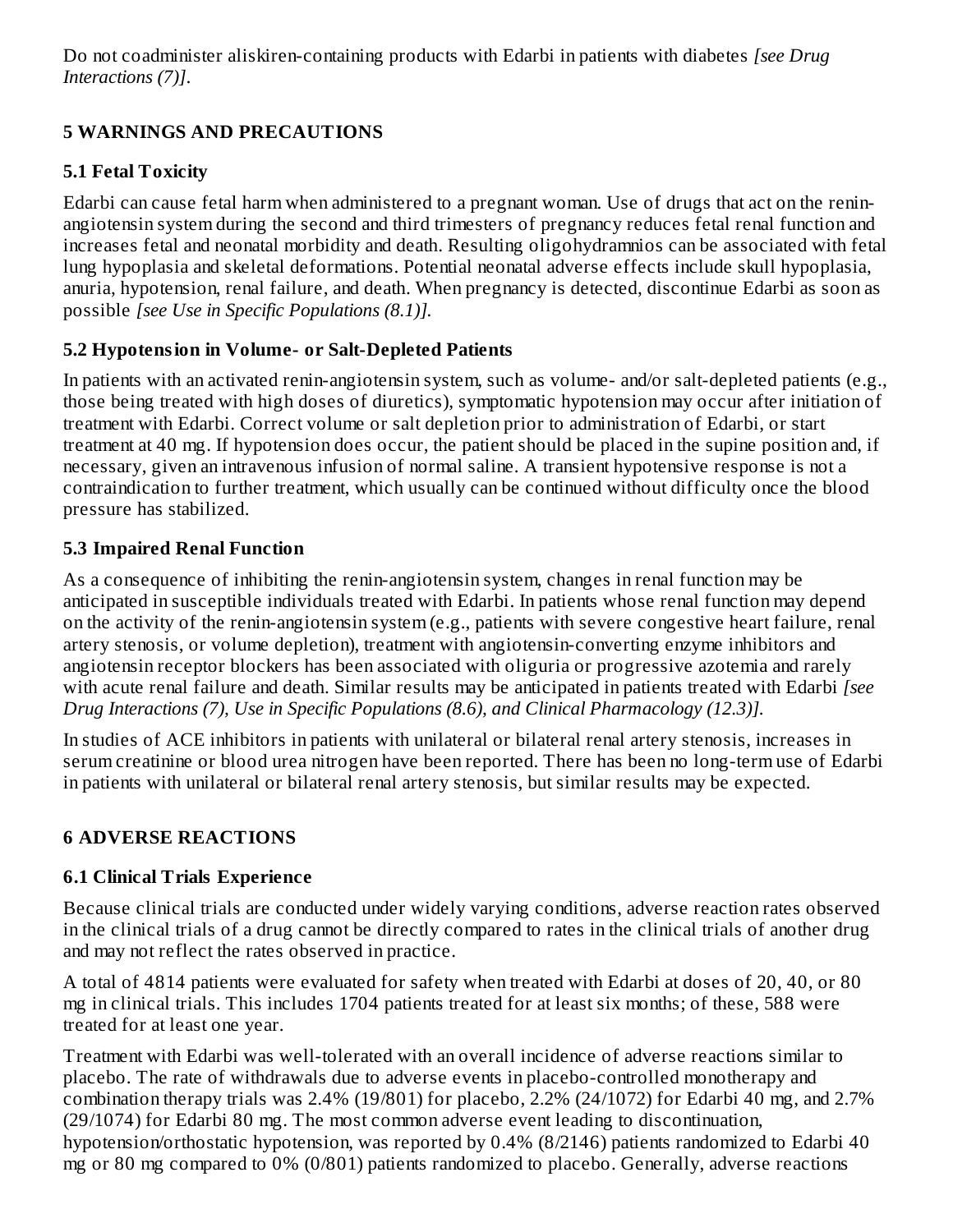were mild, not dose related, and similar regardless of age, gender, and race.

In placebo-controlled monotherapy trials, diarrhea was reported up to 2% in patients treated with Edarbi 80 mg daily compared with 0.5% of patients on placebo.

Other adverse reactions with a plausible relationship to treatment that have been reported with an incidence of ≥0.3% and greater than placebo in more than 3300 patients treated with Edarbi in controlled trials are listed below:

*Gastrointestinal Disorders:* nausea *General Disorders and Administration Site Conditions:* asthenia, fatigue *Musculoskeletal and Connective Tissue Disorders:* muscle spasm *Nervous System Disorders:* dizziness, dizziness postural *Respiratory, Thoracic, and Mediastinal Disorders:* cough

#### **6.2 Postmarketing Experience**

The following adverse reactions have been identified during the postmarketing use of EDARBI. Because these reactions are reported voluntarily from a population of uncertain size, it is not always possible to reliably estimate their frequency or establish a causal relationship to drug exposure.

- Rash
- Pruritus
- Angioedema

#### **7 DRUG INTERACTIONS**

#### **7.1 Non-steroidal Anti-Inflammatory Agents, including Selective Cyclooxygenas e-2 Inhibitors (COX-2 Inhibitors)**

In patients who are elderly, volume-depleted (including those on diuretic therapy), or who have compromised renal function, coadministration of NSAIDs, including selective COX-2 inhibitors, with angiotensin II receptor antagonists, including azilsartan, may result in deterioration of renal function, including possible acute renal failure. These effects are usually reversible. Monitor renal function periodically in patients receiving azilsartan and NSAID therapy.

The antihypertensive effect of angiotensin II receptor antagonists, including azilsartan, may be attenuated by NSAIDs, including selective COX-2 inhibitors.

#### **7.2 Dual Blockade of the Renin-Angiotensin System (RAS)**

Dual blockade of the RAS with angiotensin receptor blockers, ACE inhibitors, or aliskiren is associated with increased risks of hypotension, hyperkalemia, and changes in renal function (including acute renal failure) compared to monotherapy. Most patients receiving the combination of two RAS inhibitors do not obtain any additional benefit compared to monotherapy. In general, avoid combined use of RAS inhibitors. Closely monitor blood pressure, renal function and electrolytes in patients on Edarbi and other agents that affect the RAS.

Do not coadminister aliskiren with Edarbi in patients with diabetes. Avoid use of aliskiren with Edarbi in patients with renal impairment (GFR <60 mL/min).

#### **7.3 Lithium**

Increases in serum lithium concentrations and lithium toxicity have been reported during concomitant administration of lithium with angiotensin II receptor agonists. Monitor serum lithium levels during concomitant use.

## **8 USE IN SPECIFIC POPULATIONS**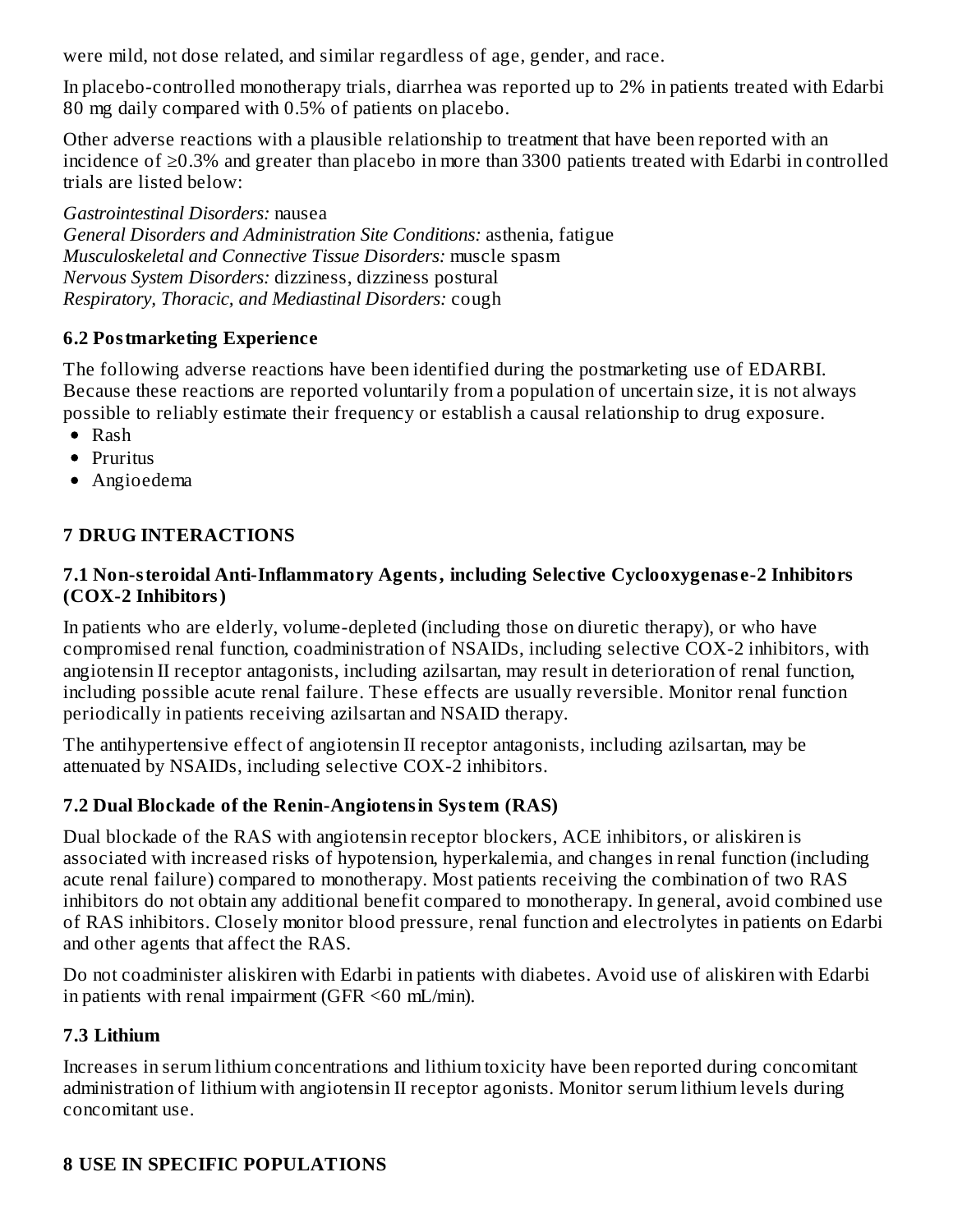#### **8.1 Pregnancy**

#### Risk Summary

Edarbi can cause fetal harm when administered to a pregnant woman. Use of drugs that act on the reninangiotensin system during the second and third trimesters of pregnancy reduces fetal renal function and increases fetal and neonatal morbidity and death (*see Clinical Considerations*). Most epidemiologic studies examining fetal abnormalities after exposure to antihypertensive use in the first trimester have not distinguished drugs affecting the renin-angiotensin system from other antihypertensive agents.

When pregnancy is detected, discontinue Edarbi as soon as possible.

The estimated background risk of major birth defects and miscarriage for the indicated population is unknown. All pregnancies have a background risk of birth defect, loss, or other adverse outcomes. In the U.S. general population, the estimated background risk of major birth defects and miscarriage in clinically recognized pregnancies is 2-4% and 15-20%, respectively.

#### Clinical Considerations

#### *Disease-associated maternal and/or embryo/fetal risk*

Hypertension in pregnancy increases the maternal risk for pre-eclampsia, gestational diabetes, premature delivery, and delivery complications (e.g., need for cesarean section, and post-partum hemorrhage). Hypertension increases the fetal risk for intrauterine growth restriction and intrauterine death. Pregnant women with hypertension should be carefully monitored and managed accordingly.

#### *Fetal/Neonatal adverse reactions*

Oligohydramnios in pregnant women who use drugs affecting the renin-angiotensin system in the second and third trimesters can result in the following: reduced fetal renal function leading to anuria and renal failure, fetal lung hypoplasia, skeletal deformations, including skull hypoplasia, hypotension and death.

Perform serial ultrasound examinations to assess the intra-amniotic environment. Fetal testing may be appropriate, based on the week of pregnancy. Patients and physicians should be aware, however, that oligohydramnios may not appear until after the fetus has sustained irreversible injury.

Closely observe infants with histories of *in utero* exposure to Edarbi for hypotension, oliguria, and hyperkalemia. In neonates with a history of *in utero* exposure to Edarbi, if oliguria or hypotension occurs, support blood pressure and renal perfusion. Exchange transfusions or dialysis may be required as a means of reversing hypotension and/or substituting for disordered renal function*.*

#### Data

#### *Animal Data*

In peri- and postnatal rat development studies, adverse effects on pup viability, delayed incisor eruption and dilatation of the renal pelvis along with hydronephrosis were seen when azilsartan medoxomil was administered to pregnant and nursing rats at 1.2 times the MRHD on a mg/m<sup>2</sup> basis. Reproductive toxicity studies indicated that azilsartan medoxomil was not teratogenic when administered at oral doses up to 1000 mg azilsartan medoxomil/kg/day to pregnant rats (122 times the MRHD on a mg/m<sup>2</sup> basis) or up to 50 mg azilsartan medoxomil/kg/day to pregnant rabbits (12 times the MRHD on a mg/m<sup>2</sup> basis). M-II also was not teratogenic in rats or rabbits at doses up to 3000 mg M-II/kg/day. Azilsartan crossed the placenta and was found in the fetuses of pregnant rats and was excreted into the milk of lactating rats.

#### **8.2 Lactation**

#### Risk Summary

There is limited information regarding the presence of azilsartan in human milk, the effects on the breastfed infant, or the effects on milk production. Azilsartan is present in rat milk. Because of the potential for adverse effects on the nursing infant, advise a nursing woman that breastfeeding is not recommended during treatment with Edarbi*.*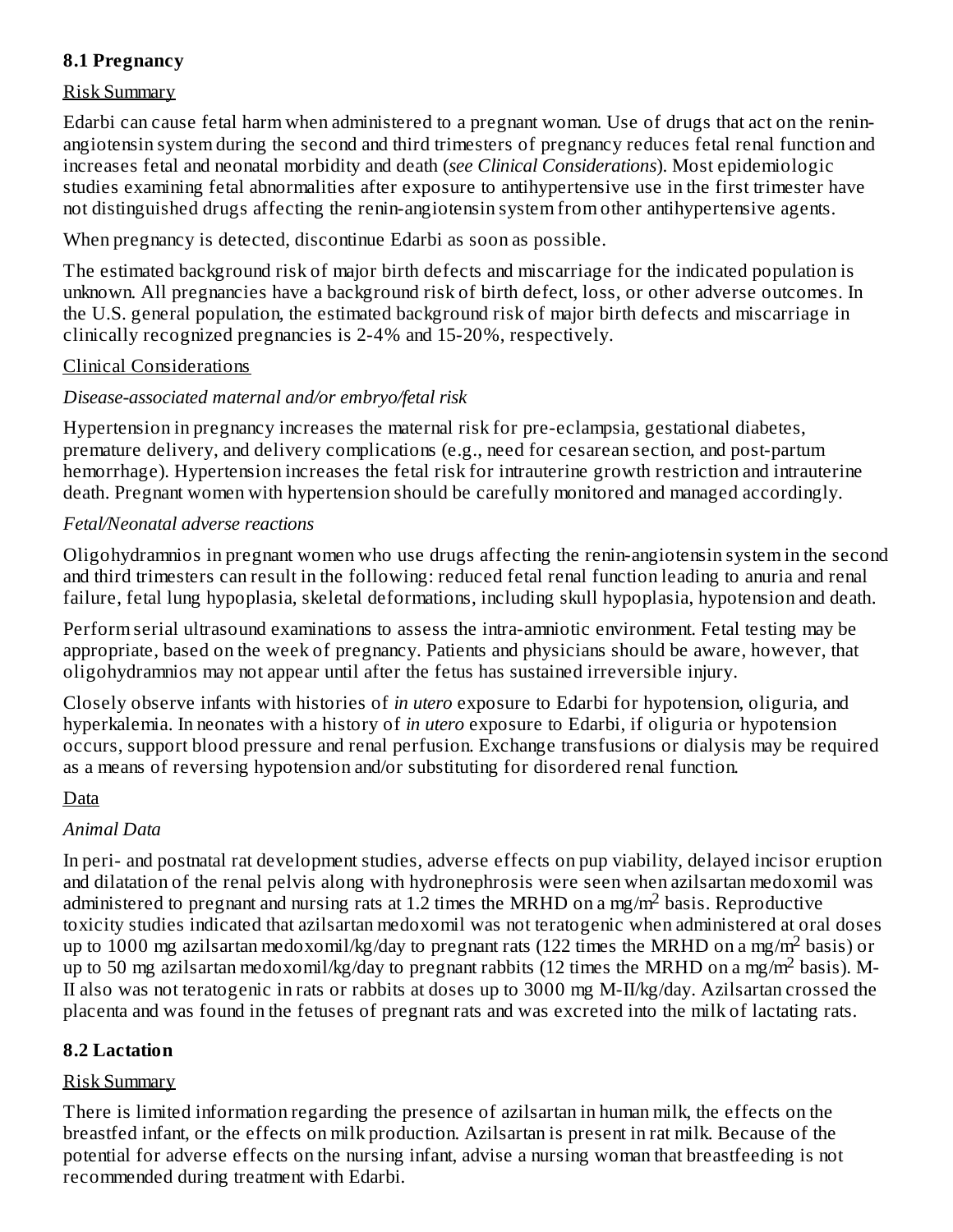#### **8.4 Pediatric Us e**

Safety and effectiveness in pediatric patients have not been established.

#### **8.5 Geriatric Us e**

No dose adjustment with Edarbi is necessary in elderly patients. Of the total patients in clinical studies with Edarbi, 26% were elderly (65 years of age and older); 5% were 75 years of age and older. Abnormally high serum creatinine values were more likely to be reported for patients age 75 or older. No other differences in safety or effectiveness were observed between elderly patients and younger patients, but greater sensitivity of some older individuals cannot be ruled out *[see Clinical Pharmacology (12.3)]*.

#### **8.6 Renal Impairment**

Dose adjustment is not required in patients with mild-to-severe renal impairment or end-stage renal disease. Patients with moderate to severe renal impairment are more likely to report abnormally high serum creatinine values.

#### **8.7 Hepatic Impairment**

No dose adjustment is necessary for subjects with mild or moderate hepatic impairment. Edarbi has not been studied in patients with severe hepatic impairment *[see Clinical Pharmacology (12.3)].*

#### **10 OVERDOSAGE**

Limited data are available related to overdosage in humans. During controlled clinical trials in healthy subjects, once-daily doses up to 320 mg of Edarbi were administered for seven days and were well tolerated. In the event of an overdose, supportive therapy should be instituted as dictated by the patient's clinical status. Azilsartan is not dialyzable *[see Clinical Pharmacology (12.3)]*.

#### **11 DESCRIPTION**

Edarbi (azilsartan medoxomil), a prodrug, is hydrolyzed to azilsartan in the gastrointestinal tract during absorption. Azilsartan is an angiotensin II receptor blocker.

The drug substance used in the drug product formulation is the potassium salt of azilsartan medoxomil, also known by the US accepted name of azilsartan kamedoxomil and is chemically described as (5- Methyl-2-oxo-1,3-dioxol-4-yl)methyl 2-ethoxy-1-{[2'-(5-oxo-4,5-dihydro-1,2,4-oxadiazol-3 yl)biphenyl-4-yl]methyl}-1*H*-benzimidazole-7-carboxylate monopotassium salt.

Its empirical formula is  $C_{30}H_{23}KN_4O_8$  and its structural formula is:

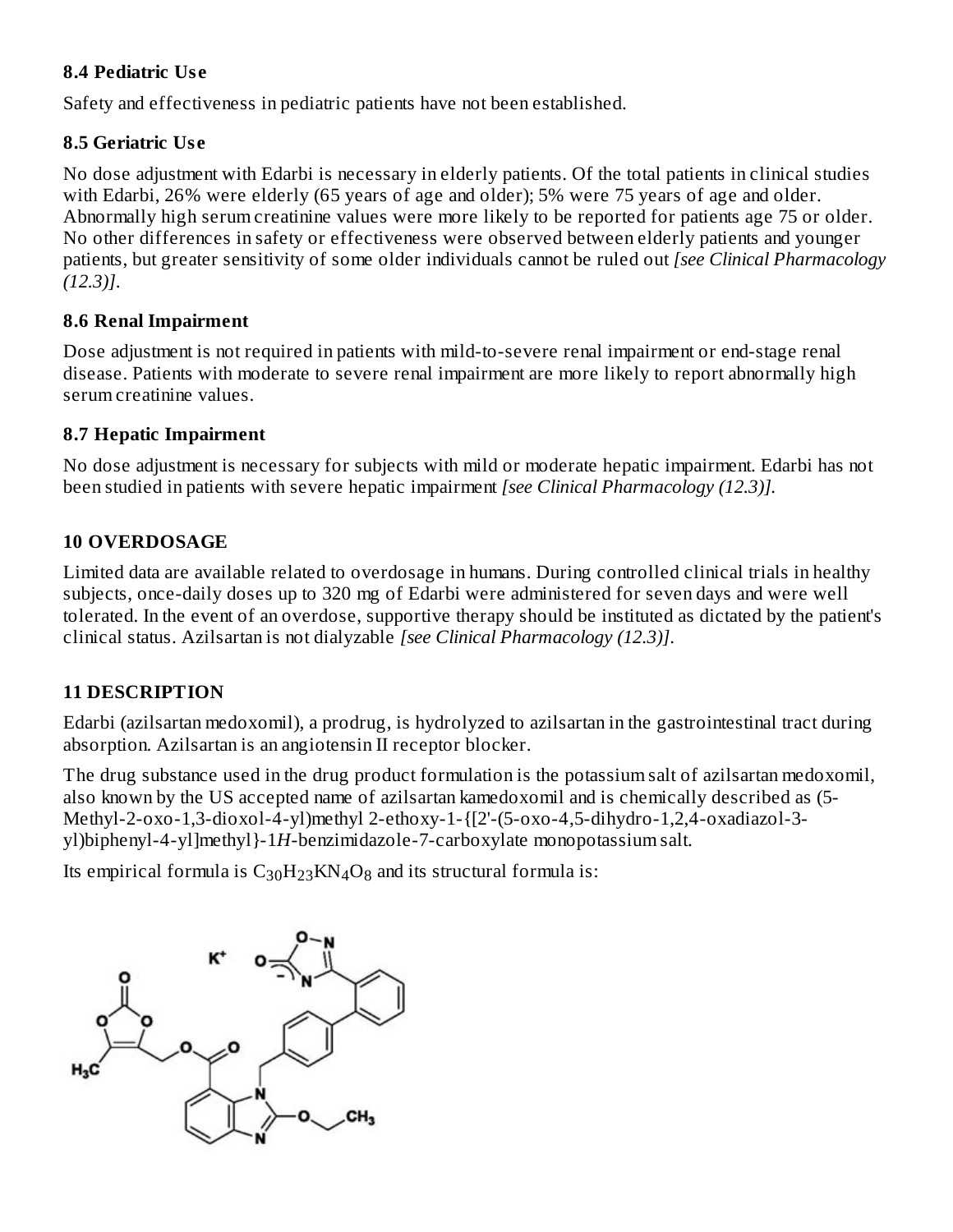Azilsartan kamedoxomil is a white to nearly white powder with a molecular weight of 606.62. It is practically insoluble in water and freely soluble in methanol.

Edarbi is available for oral use as tablets. The tablets have a characteristic odor. Each Edarbi tablet contains 42.68 or 85.36 mg of azilsartan kamedoxomil, which is equivalent to containing 40 mg or 80 mg respectively, of azilsartan medoxomil and the following inactive ingredients: mannitol, fumaric acid, sodium hydroxide, hydroxypropyl cellulose, croscarmellose sodium, microcrystalline cellulose, and magnesium stearate.

#### **12 CLINICAL PHARMACOLOGY**

#### **12.1 Mechanism of Action**

Angiotensin II is formed from angiotensin I in a reaction catalyzed by angiotensin-converting enzymes (ACE, kinase II). Angiotensin II is the principal pressor agent of the renin-angiotensin system, with effects that include vasoconstriction, stimulation of synthesis and release of aldosterone, cardiac stimulation, and renal reabsorption of sodium. Azilsartan medoxomil is an orally administered prodrug that is rapidly converted by esterases during absorption to the active moiety, azilsartan. Azilsartan blocks the vasoconstrictor and aldosterone-secreting effects of angiotensin II by selectively blocking the binding of angiotensin II to the  $AT_1$  receptor in many tissues, such as vascular smooth muscle and the adrenal gland. Its action is, therefore, independent of the pathway for angiotensin II synthesis.

An AT $_{\rm 2}$  receptor is also found in many tissues, but this receptor is not known to be associated with cardiovascular homeostasis. Azilsartan has more than a 10,000-fold greater affinity for the AT $_{\rm 1}$ receptor than for the  $AT_2$  receptor.

Blockade of the renin-angiotensin system with ACE inhibitors, which inhibit the biosynthesis of angiotensin II from angiotensin I, is widely used in the treatment of hypertension. ACE inhibitors also inhibit the degradation of bradykinin, a reaction catalyzed by ACE. Because azilsartan does not inhibit ACE (kinase II), it should not affect bradykinin levels. Whether this difference has clinical relevance is not yet known. Azilsartan does not bind to or block other receptors or ion channels known to be important in cardiovascular regulation.

Blockade of the angiotensin II receptor inhibits the negative regulatory feedback of angiotensin II on renin secretion, but the resulting increased plasma renin activity and angiotensin II circulating levels do not overcome the effect of azilsartan on blood pressure.

#### **12.2 Pharmacodynamics**

Azilsartan inhibits the pressor effects of an angiotensin II infusion in a dose-related manner. An azilsartan single dose equivalent to 32 mg azilsartan medoxomil inhibited the maximal pressor effect by approximately 90% at peak, and approximately 60% at 24 hours. Plasma angiotensin I and II concentrations and plasma renin activity increased while plasma aldosterone concentrations decreased after single and repeated administration of Edarbi to healthy subjects; no clinically significant effects on serum potassium or sodium were observed.

#### Effect on Cardiac Repolarization

A thorough QT/QTc study was conducted to assess the potential of azilsartan to prolong the QT/QTc interval in healthy subjects. There was no evidence of QT/QTc prolongation at a dose of 320 mg of Edarbi.

#### **12.3 Pharmacokinetics**

#### Absorption

Azilsartan medoxomil is hydrolyzed to azilsartan, the active metabolite, in the gastrointestinal tract during absorption. Azilsartan medoxomil is not detected in plasma after oral administration. Dose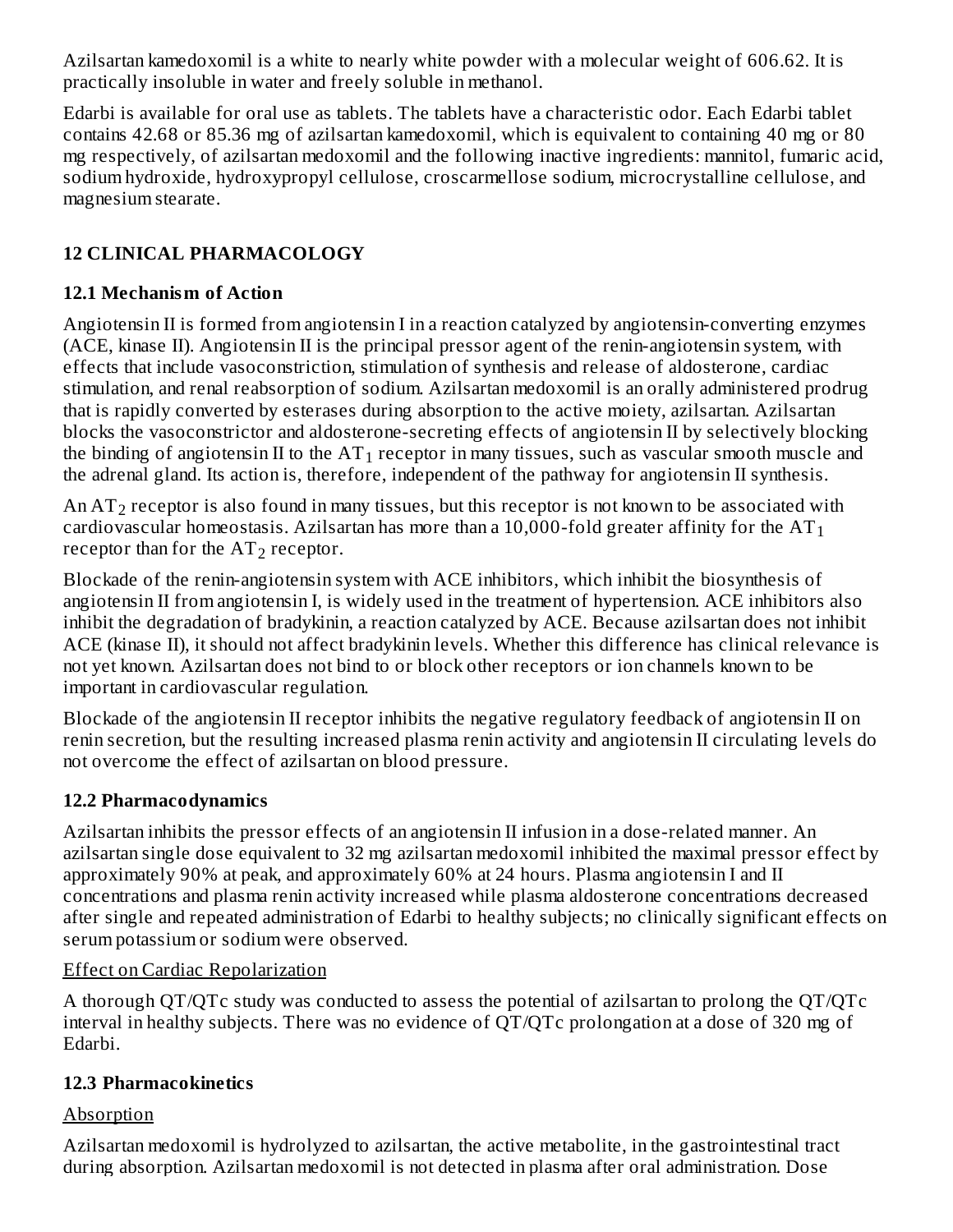proportionality in exposure was established for azilsartan in the azilsartan medoxomil dose range of 20 mg to 320 mg after single or multiple dosing.

The estimated absolute bioavailability of azilsartan following administration of azilsartan medoxomil is approximately 60%. After oral administration of azilsartan medoxomil, peak plasma concentrations (C $_{\rm max}$ ) of azilsartan are reached within 1.5 to 3 hours. Food does not affect the bioavailability of azilsartan.

#### Distribution

The volume of distribution of azilsartan is approximately 16 L. Azilsartan is highly bound to human plasma proteins (>99%), mainly serum albumin. Protein binding is constant at azilsartan plasma concentrations well above the range achieved with recommended doses.

In rats, minimal azilsartan-associated radioactivity crossed the blood-brain barrier. Azilsartan passed across the placental barrier in pregnant rats and was distributed to the fetus.

#### Metabolism and Elimination

Azilsartan is metabolized to two primary metabolites. The major metabolite in plasma is formed by *O*dealkylation, referred to as metabolite M-II, and the minor metabolite is formed by decarboxylation, referred to as metabolite M-I. Systemic exposures to the major and minor metabolites in humans were approximately 50% and less than 1% of azilsartan, respectively. M-I and M-II do not contribute to the pharmacologic activity of Edarbi. The major enzyme responsible for azilsartan metabolism is CYP2C9.

Following an oral dose of  $\rm ^{14}C$ -labeled azilsartan medoxomil, approximately 55% of radioactivity was recovered in feces and approximately 42% in urine, with 15% of the dose excreted in urine as azilsartan. The elimination half-life of azilsartan is approximately 11 hours and renal clearance is approximately 2.3 mL/min. Steady-state levels of azilsartan are achieved within five days, and no accumulation in plasma occurs with repeated once-daily dosing.

#### Specific Populations

The effect of demographic and functional factors on the pharmacokinetics of azilsartan was studied in single and multiple dose studies. Pharmacokinetic measures indicating the magnitude of the effect on azilsartan are presented in Figure 1 as change relative to reference (test/reference). Effects are modest and do not call for dosage adjustment.

#### **Figure 1. Impact of intrinsic factors on the pharmacokinetics of azilsartan**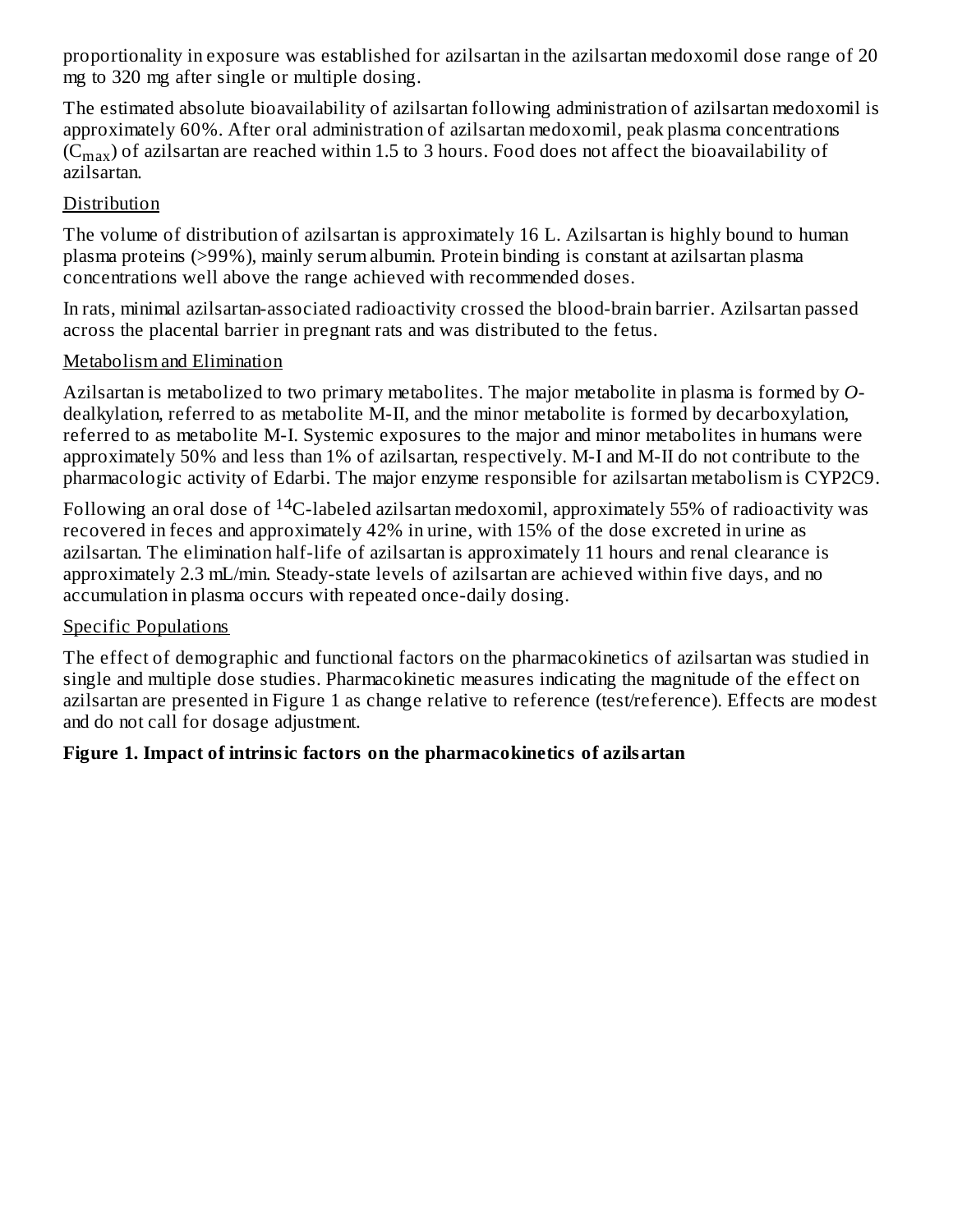

#### Drug Interactions

No clinically significant drug interactions have been observed in studies of azilsartan medoxomil or azilsartan given with amlodipine, antacids, chlorthalidone, digoxin, fluconazole, glyburide, ketoconazole, metformin, pioglitazone, and warfarin. Therefore, Edarbi may be used concomitantly with these medications*.*

#### **13 NONCLINICAL TOXICOLOGY**

#### **13.1 Carcinogenesis, Mutagenesis, Impairment of Fertility**

#### **Carcinogenesis**

Azilsartan medoxomil was not carcinogenic when assessed in 26-week transgenic (Tg.rasH2) mouse and two-year rat studies. The highest doses tested (450 mg azilsartan medoxomil/kg/day in the mouse and 600 mg azilsartan medoxomil/kg/day in the rat) produced exposures to azilsartan that are 12 (mice) and 27 (rats) times the average exposure to azilsartan in humans given the maximum recommended human dose (MRHD, 80 mg azilsartan medoxomil/day). M-II was not carcinogenic when assessed in 26-week Tg.rasH2 mouse and two-year rat studies. The highest doses tested (approximately 8000 mg M-II/kg/day [males] and 11,000 mg M-II/kg/day [females] in the mouse and 1000 mg M-II/kg/day [males] and up to 3000 mg M-II/kg/day [females] in the rat) produced exposures that are, on average, about 30 (mice) and seven (rats) times the average exposure to M-II in humans at the MRHD.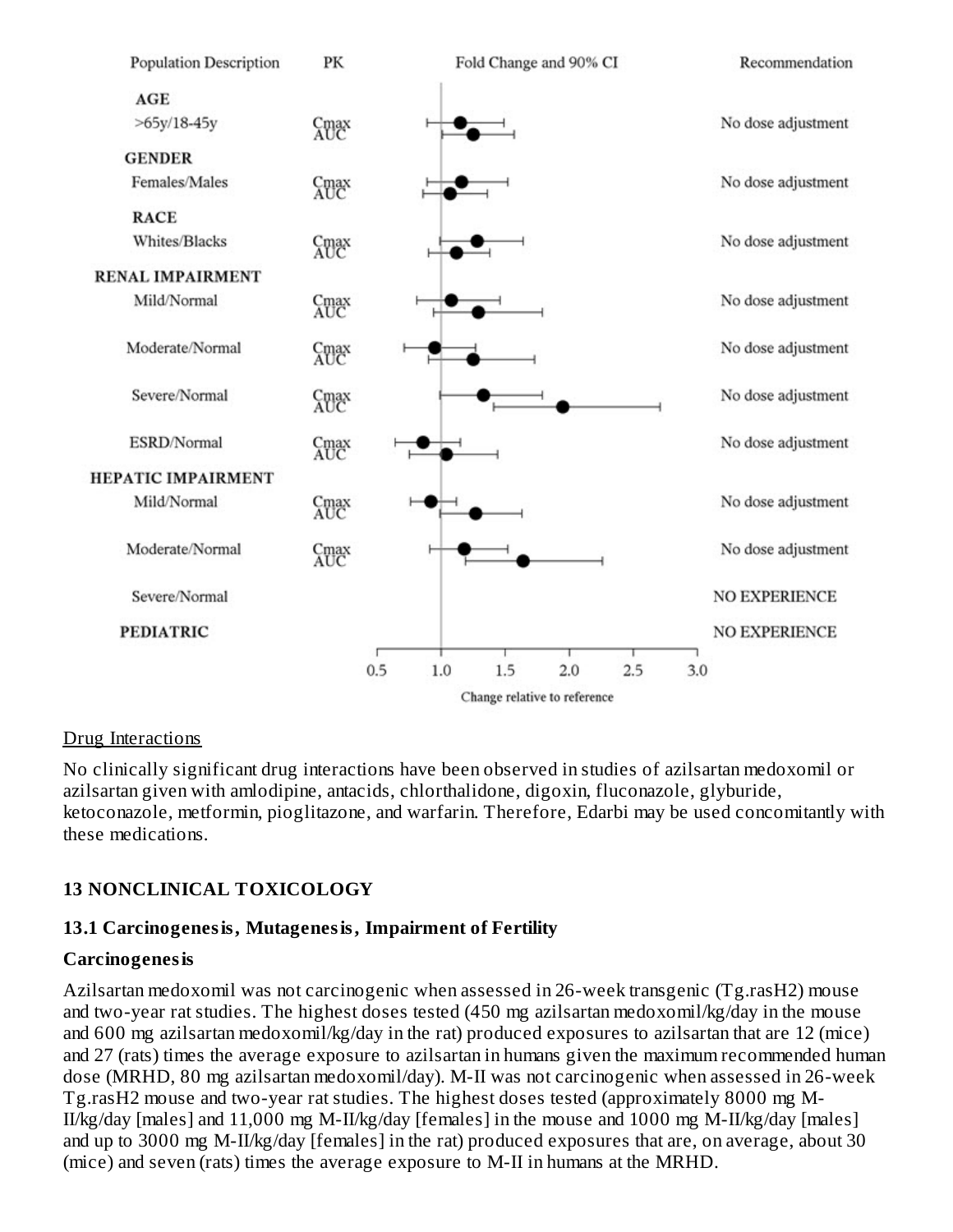#### **Mutagenesis**

Azilsartan medoxomil, azilsartan, and M-II were positive for structural aberrations in the Chinese Hamster Lung Cytogenetic Assay. In this assay, structural chromosomal aberrations were observed with the prodrug, azilsartan medoxomil, without metabolic activation. The active moiety, azilsartan was also positive in this assay both with and without metabolic activation. The major human metabolite, M-II was also positive in this assay during a 24-hour assay without metabolic activation.

Azilsartan medoxomil, azilsartan, and M-II were devoid of genotoxic potential in the Ames reverse mutation assay with *Salmonella typhimurium* and *Escherichia coli*, the *in vitro* Chinese Hamster Ovary Cell forward mutation assay, the *in vitro* mouse lymphoma (tk) gene mutation test, the *ex vivo* unscheduled DNA synthesis test, and the *in vivo* mouse and/or rat bone marrow micronucleus assay.

#### **Impairment of Fertility**

There was no effect of azilsartan medoxomil on the fertility of male or female rats at oral doses of up to 1000 mg azilsartan medoxomil/kg/day (6000 mg/m<sup>2</sup> [approximately 122 times the MRHD of 80 mg azilsartan medoxomil/60 kg on a mg/m<sup>2</sup> basis]). Fertility of rats also was unaffected at doses of up to 3000 mg M-II/kg/day.

#### **14 CLINICAL STUDIES**

The antihypertensive effects of Edarbi have been demonstrated in a total of seven double-blind, randomized studies, which included five placebo-controlled and four active comparator-controlled studies (not mutually exclusive). The studies ranged from six weeks to six months in duration, at doses ranging from 20 mg to 80 mg once daily. A total of 5941 patients (3672 given Edarbi, 801 given placebo, and 1468 given active comparator) with mild, moderate or severe hypertension were studied. Overall, 51% of patients were male and 26% were 65 years or older; 67% were white and 19% were black.

Two 6-week, randomized, double-blind studies compared the effect on blood pressure of Edarbi at doses of 40 mg and 80 mg, with placebo and with active comparators. Blood pressure reductions compared to placebo based on clinic blood pressure measurements at trough and 24-hour mean blood pressure by ambulatory blood pressure monitoring (ABPM) are shown in Table 1 for both studies. Edarbi, 80 mg, was statistically superior to placebo and active comparators for both clinic and 24-hour mean blood pressure measurements.

|                                                                                   | <b>Study 1</b><br>$N = 1285$ |                                                                                     | <b>Study 2</b><br>$N=989$                                                         |                                                                                     |
|-----------------------------------------------------------------------------------|------------------------------|-------------------------------------------------------------------------------------|-----------------------------------------------------------------------------------|-------------------------------------------------------------------------------------|
| <b>Clinic Blood</b><br><b>Pressure</b><br>(Mean<br><b>Baseline</b><br>157.4/92.5) |                              | 24 Hour<br><b>Mean</b> by<br><b>ABPM</b><br>(Mean<br><b>Baseline</b><br>144.9/88.7) | <b>Clinic Blood</b><br><b>Pressure</b><br>(Mean<br><b>Baseline</b><br>159.0/91.8) | 24 Hour<br><b>Mean</b> by<br><b>ABPM</b><br>(Mean<br><b>Baseline</b><br>146.2/87.6) |
| Edarbi 40 mg                                                                      | $-14.6/-6.2$                 | $-13.2/-8.6$<br>$-12.4/-7.1$                                                        |                                                                                   | $-12.1/-7.7$                                                                        |
| Edarbi 80 mg                                                                      | $-14.9/-7.5$                 | $-14.3/-9.4$                                                                        | $-15.5/-8.6$                                                                      | $-13.2/-7.9$                                                                        |
| Olmes artan<br>40 mg                                                              | $-11.4/-5.3$                 | $-11.7/-7.7$                                                                        | $-12.8/-7.1$                                                                      | $-11.2/-7.0$                                                                        |
| Valsartan 320<br>mg                                                               | $-9.5/-4.4$                  | $-10.0/-7.0$                                                                        |                                                                                   |                                                                                     |

#### **Table 1. Placebo Corrected Mean Change from Bas eline in Systolic/Diastolic Blood Pressure at 6 Weeks (mm Hg)**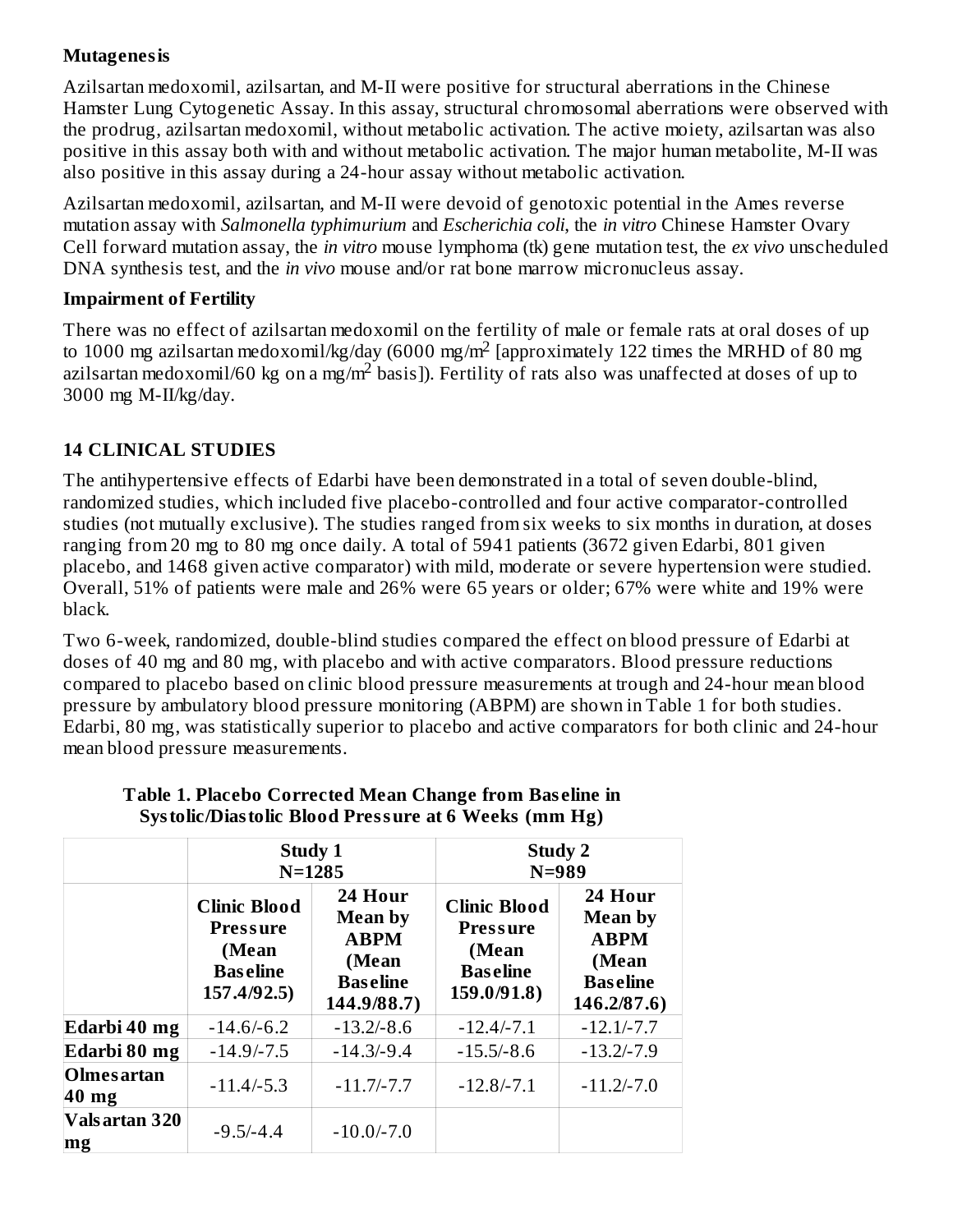In a study comparing Edarbi to valsartan over 24 weeks, similar results were observed.

Most of the antihypertensive effect occurs within the first two weeks of dosing.

Figure 2 shows the 24-hour ambulatory systolic and diastolic blood pressure profiles at endpoint.



**Figure 2. Mean Ambulatory Blood Pressure at 6 Weeks by Dos e and Hour**

Other studies showed similar 24-hour ambulatory blood pressure profiles.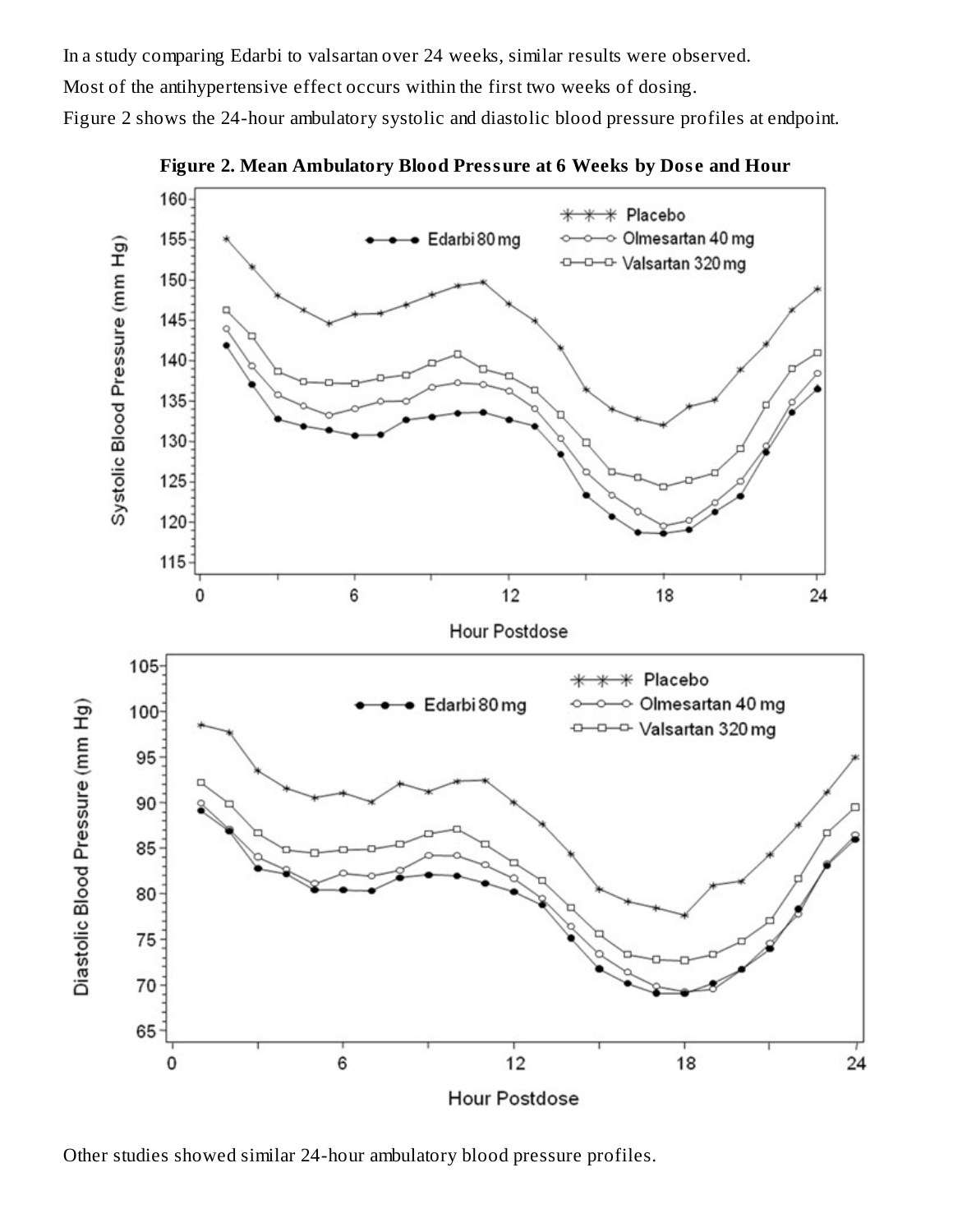Edarbi has a sustained and consistent antihypertensive effect during long-term treatment, as shown in a study that randomized patients to placebo or continued Edarbi after 26 weeks. No rebound effect was observed following the abrupt cessation of Edarbi therapy.

Edarbi was effective in reducing blood pressure regardless of the age, gender, or race of patients, but the effect, as monotherapy, was smaller, approximately half, in black patients, who tend to have low renin levels. This has been generally true for other angiotensin II antagonists and ACE inhibitors.

Edarbi has about its usual blood pressure lowering effect size when added to a calcium channel blocker (amlodipine) or a thiazide-type diuretic (chlorthalidone).

There are no trials of Edarbi demonstrating reductions in cardiovascular risk in patients with hypertension, but at least one pharmacologically similar drug has demonstrated such benefits.

#### **16 HOW SUPPLIED/STORAGE AND HANDLING**

Edarbi tablets are unscored and white to nearly white, debossed with "ASL" on one side and "40" or "80" on the other.

|                 | <b>NDC 60631-xxx-</b> |  |  |
|-----------------|-----------------------|--|--|
| Tablet          | xх                    |  |  |
|                 | Bottle/30             |  |  |
| $40$ mg         | 040-30                |  |  |
| $80 \text{ mg}$ | 080-30                |  |  |

#### **Storage**

Store at 25°C (77°F); excursions permitted to 15°-30°C (59°-86°F) *[see USP Controlled Room Temperature].* Keep container tightly closed. Protect from moisture and light. Do not repackage; dispense and store in original container.

#### **17 PATIENT COUNSELING INFORMATION**

Advise the patient to read the FDA-approved patient labeling (Patient Information)

#### **Pregnancy**

Tell female patients of childbearing potential about the consequences of exposure to Edarbi during pregnancy. Discuss treatment options with women planning to become pregnant. Tell patients to report pregnancies to their physicians as soon as possible.

Patient Information **Edarbi (eh-DAR-bee)** (azilsartan medoxomil) **Tablets** 

Read this Patient Information leaflet before you start taking Edarbi and each time you get a refill. There may be new information. This information does not take the place of talking to your doctor about your medical condition or your treatment.

#### **What is the most important information I should know about Edarbi?**

- Edarbi can cause harm or death to your unborn baby.
- Talk to your doctor about other ways to lower your blood pressure if you plan to become pregnant.
- If you become pregnant while taking Edarbi, tell your doctor right away. Your doctor may switch you to a different medicine to treat your high blood pressure.

#### **What is Edarbi?**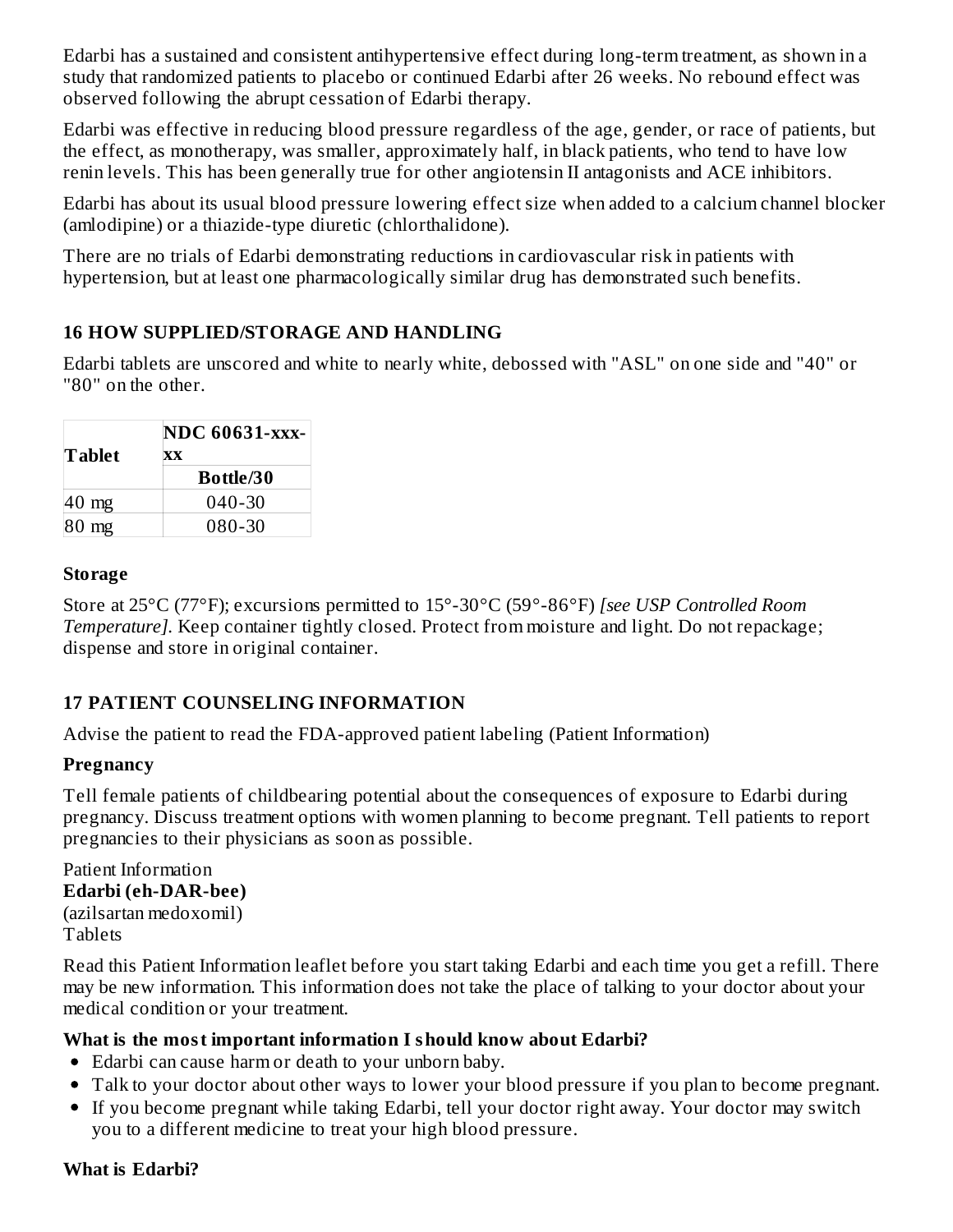Edarbi is a prescription medicine called an angiotensin II receptor blocker (ARB) used to treat high blood pressure (hypertension) in adults.

Your doctor may prescribe other medicines for you to take along with Edarbi to treat your high blood pressure.

It is not known if Edarbi is safe and effective in children under 18 years of age.

#### **What should I tell my doctor before taking Edarbi?**

Before you take Edarbi, tell your doctor if you:

- have been told that you have abnormal body salt (electrolytes) levels in your blood
- are pregnant or plan to become pregnant. See **"What is the most important information I should know about Edarbi?"**
- are breastfeeding or plan to breastfeed. It is not known if Edarbi passes into your breast milk. You and your doctor should decide if you will take Edarbi or breastfeed. You should not do both. Talk with your doctor about the best way to feed your baby if you take Edarbi.

**Tell your doctor about all the medicines you take**, including prescription and nonprescription medicines, vitamins, and herbal supplements.

#### **Especially tell your doctor if you take:**

- other medicines used to treat your high blood pressure or heart problem
- water pills (diuretic)

Ask your doctor if you are not sure if you are taking a medicine listed above.

Know the medicines you take. Keep a list of them and show it to your doctor or pharmacist when you get a new medicine.

#### **How should I take Edarbi?**

- Your doctor will tell you how much Edarbi to take and when to take it. Follow his/her instructions.
- Edarbi can be taken with or without food.
- If you take too much Edarbi, call your doctor or go to the nearest hospital emergency room right away.

## **What are the possible side effects of Edarbi?**

**Edarbi may caus e side effects, including:**

- Harm or death to your unborn fetus if taken in the second or third trimester. See "What is the **most important information I should know about Edarbi?"**
- **Low blood pressure (hypotension) and dizziness** is most likely to happen if you also:
	- take water pills (diuretics)
	- are on a low-salt diet
	- take other medicines that affect your blood pressure
	- get sick with vomiting or diarrhea
	- do not drink enough fluids

## **If you feel faint or dizzy, lie down and call your doctor right away.**

These are not all the possible side effects with Edarbi. Tell your doctor if you have any side effect that bothers you or that does not go away.

Call your doctor for medical advice about side effects. You may report side effects to FDA at 1-800- FDA-1088.

## **How do I store Edarbi?**

- Store Edarbi at 59°F to 86°F (15°C to 30°C).
- Store Edarbi in the original container that you received from your pharmacist or doctor. Do not put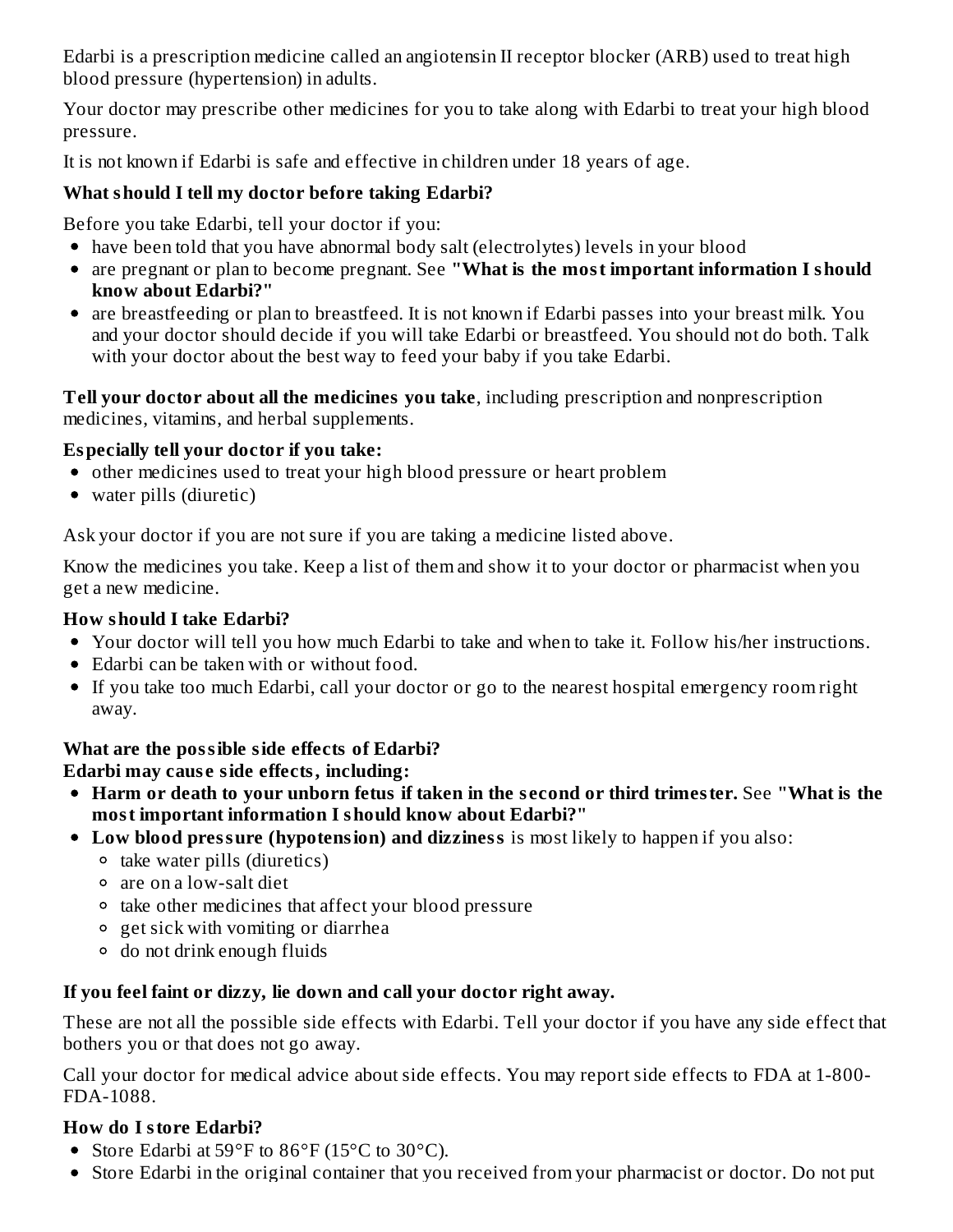Edarbi into a different container.

Keep Edarbi in a tightly closed container, and keep Edarbi out of the light.

## **Keep Edarbi and all medicines out of the reach of children.**

## **General information about Edarbi.**

Medicines are sometimes prescribed for purposes other than those listed in a Patient Information leaflet. Do not give Edarbi to other people, even if they have the same symptoms you have. It may harm them.

This Patient Information leaflet summarizes the most important information about Edarbi. If you would like more information, talk with your doctor. You can ask your pharmacist or doctor for information about Edarbi that is written for health professionals.

For more information, go to www.edarbi.com or call 1-866-516-4950.

#### **What is high blood pressure (hypertension)?**

Blood pressure is the force in your blood vessels when your heart beats and when your heart rests. You have high blood pressure when the force is too great.

High blood pressure makes the heart work harder to pump blood through the body and causes damage to the blood vessels. Edarbi tablets can help your blood vessels relax so your blood pressure is lower. Medicines that lower your blood pressure may lower your chance of having a stroke or heart attack.

#### **What are the ingredients in Edarbi?**

Active ingredient: azilsartan medoxomil

Inactive ingredients: mannitol, fumaric acid, sodium hydroxide, hydroxypropyl cellulose, croscarmellose sodium, microcrystalline cellulose, and magnesium stearate.

Manufactured by: *Takeda* Ireland Manufactured for: arbor ®PHARMACEUTICALS, LLC Atlanta, GA 30328

Revised: MARCH 2020

Edarbi is a trademark of Takeda Pharmaceutical Company Limited registered with the U.S. Patent and Trademark Office and used under license by Arbor Pharmaceuticals, LLC.

©2020 Arbor Pharmaceuticals, LLC

EB-PI-06

## **PRINCIPAL DISPLAY PANEL - 40 mg Tablet Bottle Label**

NDC 60631-040-30 30 Tablets edarbi (azilsartan medoxomil) tablets

40 mg

Rx Only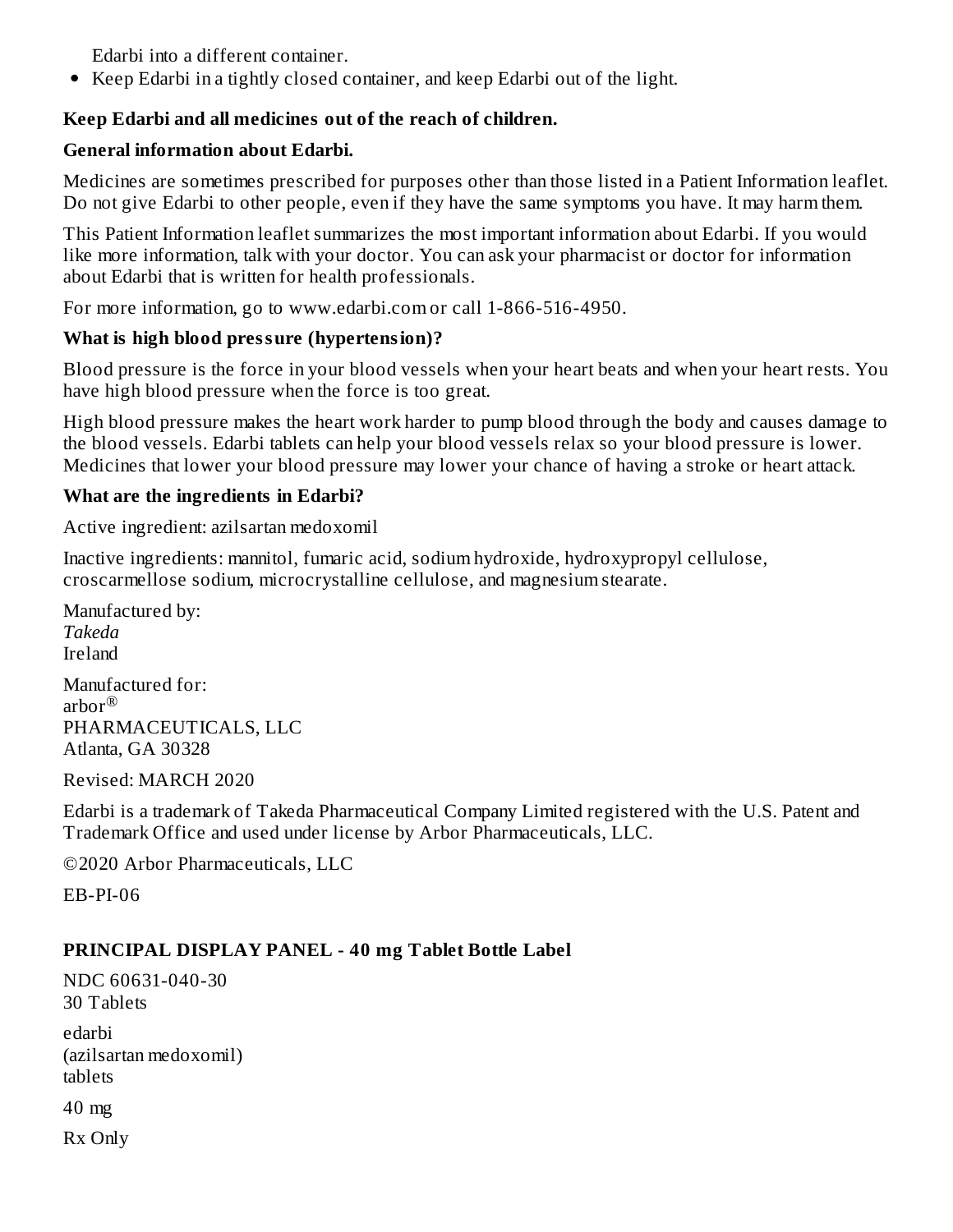

#### **PRINCIPAL DISPLAY PANEL - 80 mg Tablet Bottle Label**

NDC 60631-080-30 30 Tablets edarbi (azilsartan medoxomil) tablets

80 mg

Rx Only



# **EDARBI** azilsartan kamedoxomil tablet **Product Information**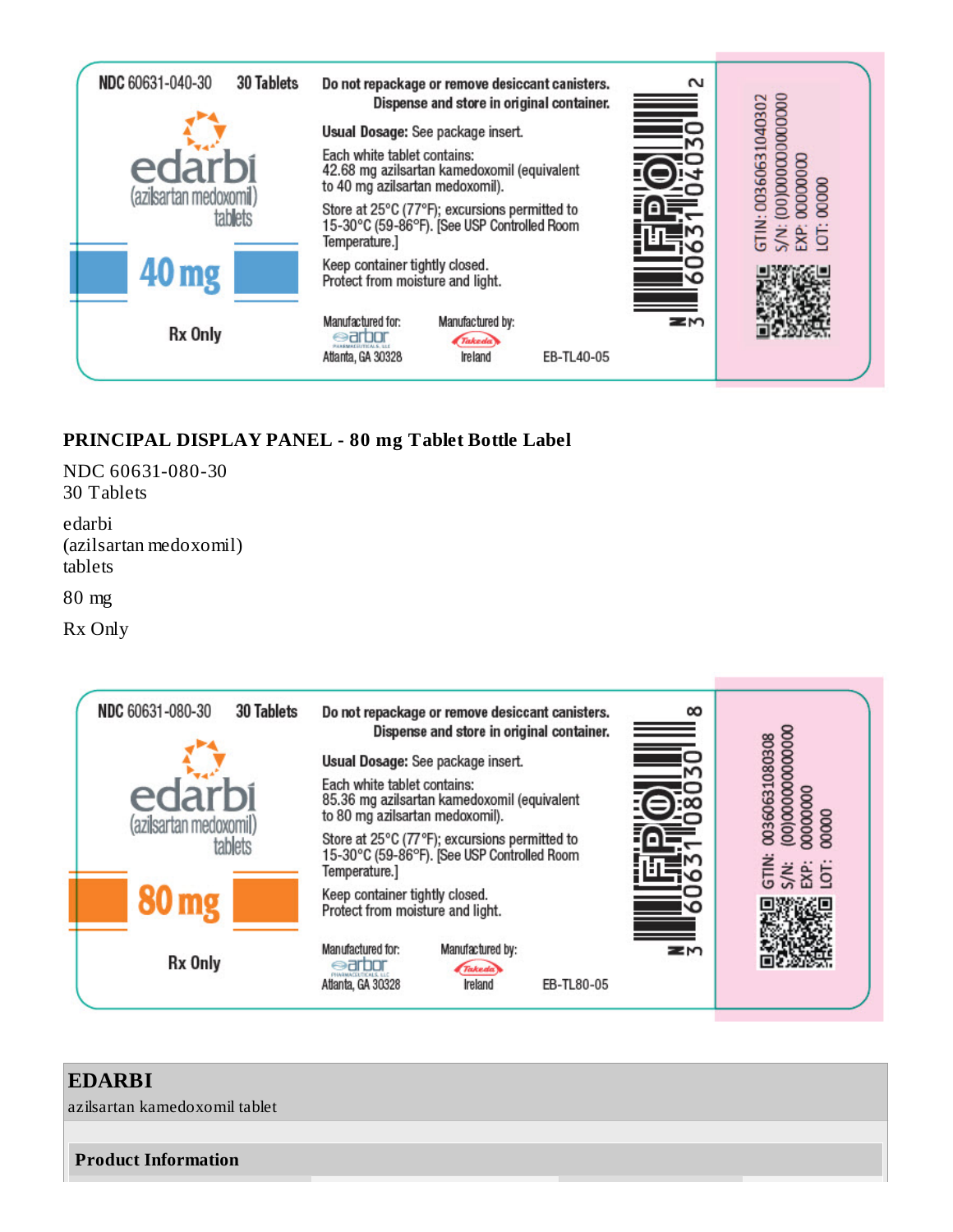| Product Type                                                   |                               | HUMAN PRESCRIPTION DRUG                                                  | Item Code (Source)  |                             |            | NDC:60631-040                           |  |
|----------------------------------------------------------------|-------------------------------|--------------------------------------------------------------------------|---------------------|-----------------------------|------------|-----------------------------------------|--|
| <b>Route of Administration</b>                                 |                               | ORAL                                                                     |                     |                             |            |                                         |  |
|                                                                |                               |                                                                          |                     |                             |            |                                         |  |
|                                                                |                               |                                                                          |                     |                             |            |                                         |  |
| <b>Active Ingredient/Active Moiety</b>                         |                               |                                                                          |                     |                             |            |                                         |  |
|                                                                |                               | <b>Ingredient Name</b>                                                   |                     | <b>Basis of Strength</b>    |            | Strength                                |  |
|                                                                |                               | Azilsartan kamedoxomil (UNII: WEC6I2K1FC) (Azilsartan - UNII:F9NUX55P23) |                     | Azilsartan medoxomil        |            | $40$ mg                                 |  |
|                                                                |                               |                                                                          |                     |                             |            |                                         |  |
|                                                                |                               |                                                                          |                     |                             |            |                                         |  |
| <b>Inactive Ingredients</b>                                    |                               |                                                                          |                     |                             |            |                                         |  |
|                                                                |                               | <b>Ingredient Name</b>                                                   |                     |                             |            | Strength                                |  |
| mannitol (UNII: 30WL53L36A)<br>fumaric acid (UNII: 88XHZ13131) |                               |                                                                          |                     |                             |            |                                         |  |
| sodium hydroxide (UNII: 55X04QC32I)                            |                               |                                                                          |                     |                             |            |                                         |  |
|                                                                |                               | HYDROXYPROPYL CELLULOSE (1600000 WAMW) (UNII: RFW2ET671P)                |                     |                             |            |                                         |  |
| croscarmellose sodium (UNII: M28OL1HH48)                       |                               |                                                                          |                     |                             |            |                                         |  |
| MICRO CRYSTALLINE CELLULO SE (UNII: OP1R32D61U)                |                               |                                                                          |                     |                             |            |                                         |  |
| magnesium stearate (UNII: 70097M6I30)                          |                               |                                                                          |                     |                             |            |                                         |  |
|                                                                |                               |                                                                          |                     |                             |            |                                         |  |
|                                                                |                               |                                                                          |                     |                             |            |                                         |  |
| <b>Product Characteristics</b>                                 |                               |                                                                          |                     |                             |            |                                         |  |
| Color                                                          | WHITE (White to nearly white) |                                                                          | <b>Score</b>        |                             |            | no score                                |  |
| <b>Shape</b>                                                   | <b>ROUND</b>                  |                                                                          | <b>Size</b>         |                             |            | 8 <sub>mm</sub>                         |  |
| Flavor                                                         |                               |                                                                          | <b>Imprint Code</b> |                             |            | ASL;40                                  |  |
| <b>Contains</b>                                                |                               |                                                                          |                     |                             |            |                                         |  |
|                                                                |                               |                                                                          |                     |                             |            |                                         |  |
|                                                                |                               |                                                                          |                     |                             |            |                                         |  |
| <b>Packaging</b>                                               |                               |                                                                          |                     |                             |            |                                         |  |
| #<br>Item Code                                                 |                               | <b>Package Description</b>                                               |                     |                             |            | Marketing Start Date Marketing End Date |  |
| 1 NDC:60631-040-07 5 in 1 TRAY                                 |                               |                                                                          | 02/01/2013          |                             | 12/31/2019 |                                         |  |
| $\mathbf{1}$                                                   |                               | 7 in 1 BLISTER PACK; Type 0: Not a Combination Product                   |                     |                             |            |                                         |  |
|                                                                |                               | 2 NDC:60631-040-30 30 in 1 BOTTLE; Type 0: Not a Combination Product     | 02/01/2013          |                             |            |                                         |  |
|                                                                |                               |                                                                          |                     |                             |            |                                         |  |
|                                                                |                               |                                                                          |                     |                             |            |                                         |  |
| <b>Marketing Information</b>                                   |                               |                                                                          |                     |                             |            |                                         |  |
| <b>Marketing Category</b>                                      |                               | <b>Application Number or Monograph Citation</b>                          |                     | <b>Marketing Start Date</b> |            | <b>Marketing End Date</b>               |  |
| <b>NDA</b>                                                     | NDA200796                     |                                                                          | 02/01/2013          |                             |            |                                         |  |
|                                                                |                               |                                                                          |                     |                             |            |                                         |  |

| <b>EDARBI</b>                  |                         |                    |               |  |  |
|--------------------------------|-------------------------|--------------------|---------------|--|--|
| azilsartan kamedoxomil tablet  |                         |                    |               |  |  |
|                                |                         |                    |               |  |  |
| <b>Product Information</b>     |                         |                    |               |  |  |
| <b>Product Type</b>            | HUMAN PRESCRIPTION DRUG | Item Code (Source) | NDC:60631-080 |  |  |
| <b>Route of Administration</b> | ORAL                    |                    |               |  |  |
|                                |                         |                    |               |  |  |